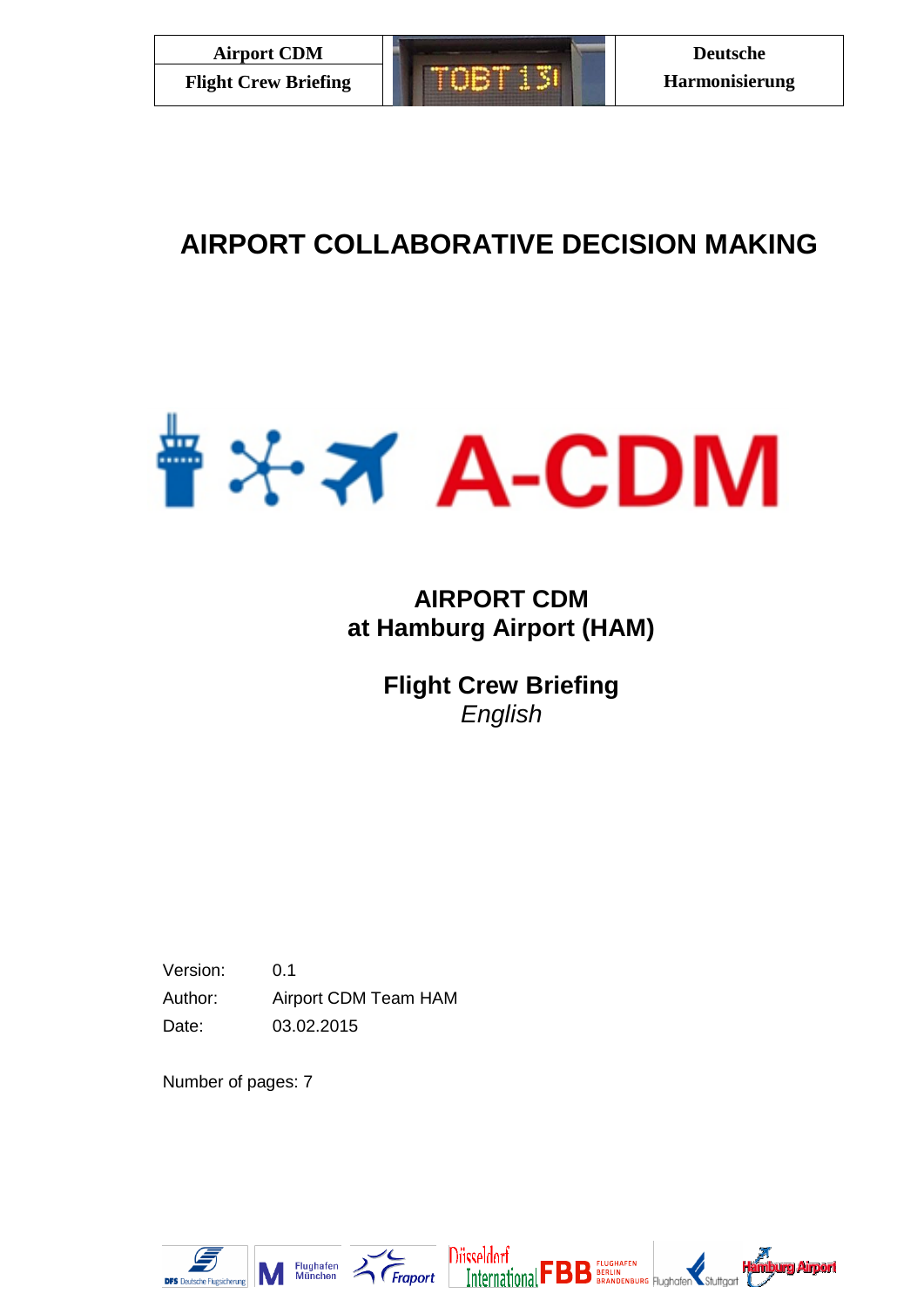





### **TABLE OF CONTENTS**

| 1.1.   |  |  |
|--------|--|--|
| 2.     |  |  |
| 2.1.   |  |  |
| 2.2.   |  |  |
| 2.3.   |  |  |
| 2.4.   |  |  |
| 2.5.   |  |  |
| 3.     |  |  |
| 3.1.   |  |  |
| 4.     |  |  |
| 4.1.   |  |  |
| 4.2.   |  |  |
| 4.3.   |  |  |
| 4.3.1. |  |  |
| 4.4.   |  |  |
| 4.5.   |  |  |
| 5.     |  |  |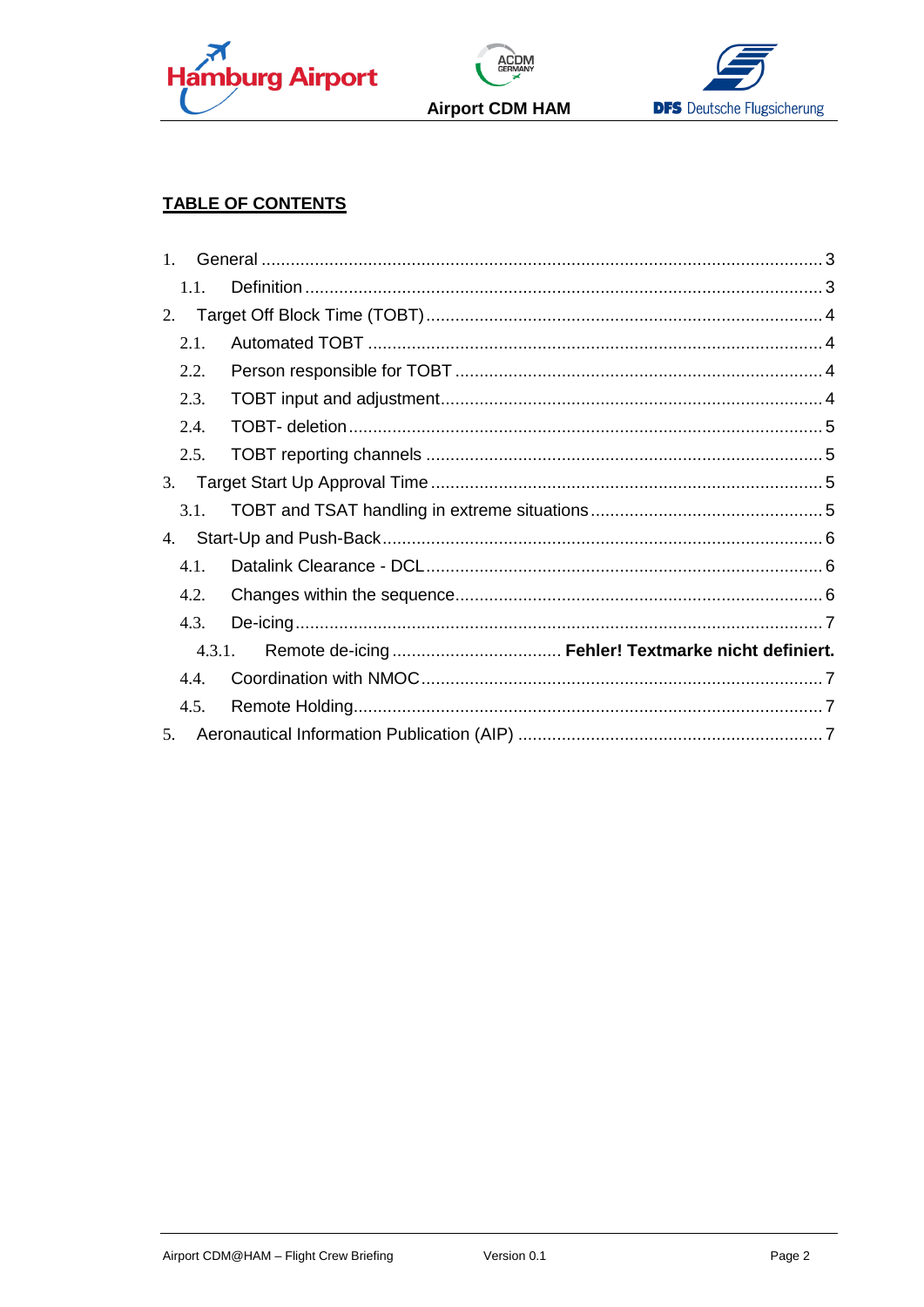





#### <span id="page-2-0"></span>**1. General**

This document describes the Airport Collaborative Decision Making (CDM) process at HAM Airport. It is to be understood and used as information material for flight crews.

Together with the publications about Airport CDM (AIP Germany, AIP AD2 and the Airport User Regulations FBO), this document is to ensure that Airport CDM at HAM Airport is handled in an optimal way in the interest of all partners. A detailed description of the process is also available as a "brief description".

This document will become effective with the commencement of A-CDM operation at HAM Airport and supersedes any previous versions.

#### <span id="page-2-1"></span>**1.1. Definition**

Airport CDM facilitates the optimal handling of turn-round processes in operations at HAM Airport. It covers the period of time between the Estimated Off-Block Time (EOBT) minus three hours and take-off and is a coherent process from flight planning (ATC flight plan) to landing and the subsequent turn-round process on the ground before the next take-off.



Airport CDM at HAM Airport is based on the European standard for Airport CDM, the common specification for Airport CDM ("Community Specification") and the initiative "Deutsche Harmonisierung von Airport CDM" (German Harmonisation of Airport CDM).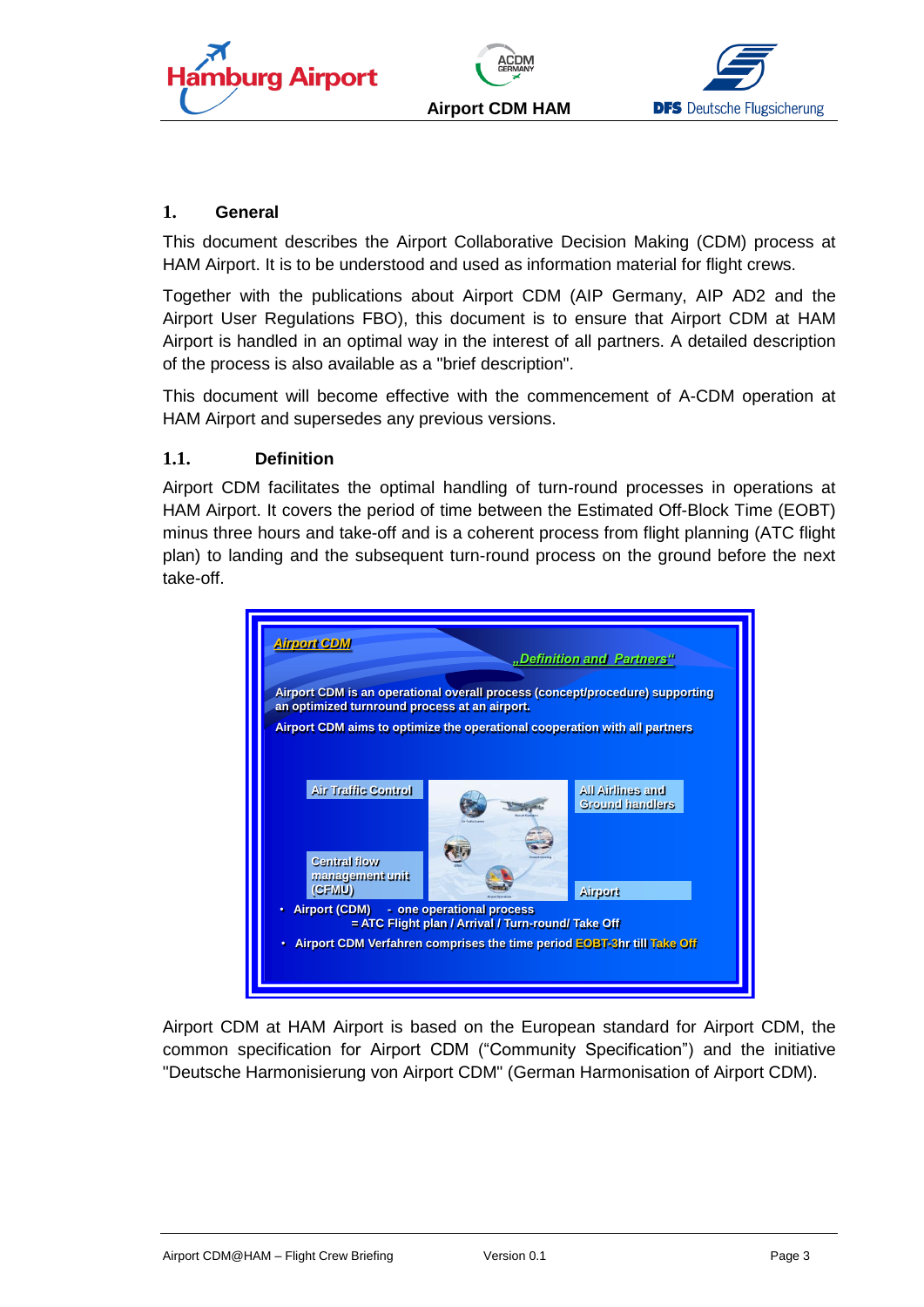





#### **Airport CDM HAM**

#### <span id="page-3-0"></span>**2. Target Off Block Time (TOBT)**

TOBT is a reference time used for all ground handling processes except for aircraft pushback and de-icing. This time is used for coordination, since it is the best available time for that purpose.

TOBT is the prediction of "aircraft ready".

#### <span id="page-3-1"></span>**2.1. Automated TOBT**

At fixed times, a TOBT for an outbound flight is generated automatically.

The earliest time for the publication of the automatically generated TOBT is either at estimated landing time (ELDT) of the previous inbound flight minus 30 minutes or at EOBT minus 90 minutes, depending on the latest event.

If the TOBT is not generated automatically, it has to be entered by the responsible person for TOBT as follows.

#### <span id="page-3-2"></span>**2.2. Person responsible for TOBT**

Airlines have to ensure:

- the nomination of one person responsible for the TOBT
- the communication with the relevant airline (ATC flight plan/person responsible for the EOBT) and
- the coordination of internal working procedures.

The person responsible for the TOBT, the handling agent, the airline (for flights without handling agents) or the Pilot-In-Command/Flight Crew (for general aviation flights without handling agent) is responsible for TOBT correctness and adherence.

A wrong TOBT leads to disadvantages for further sequencing and/or CTOT allocation of regulated flights. Therefore, the TOBT has to be adjusted as early as possible.

#### <span id="page-3-3"></span>**2.3. TOBT input and adjustment**

The following facts have to be taken into account for the input and/or adjustment of the TOBT:

- the TOBT can be adjusted as often as necessary until the TSAT has been issued
- after the TSAT has been issued, the TOBT can only be corrected three times
- any new TOBT has to be at least five minutes later than the current time

As the TOBT is also the basis for further airport processes, adjustments of the TOBT (also if the new value is more than five minutes earlier than the one previously entered) are to be entered by the person responsible for the TOBT.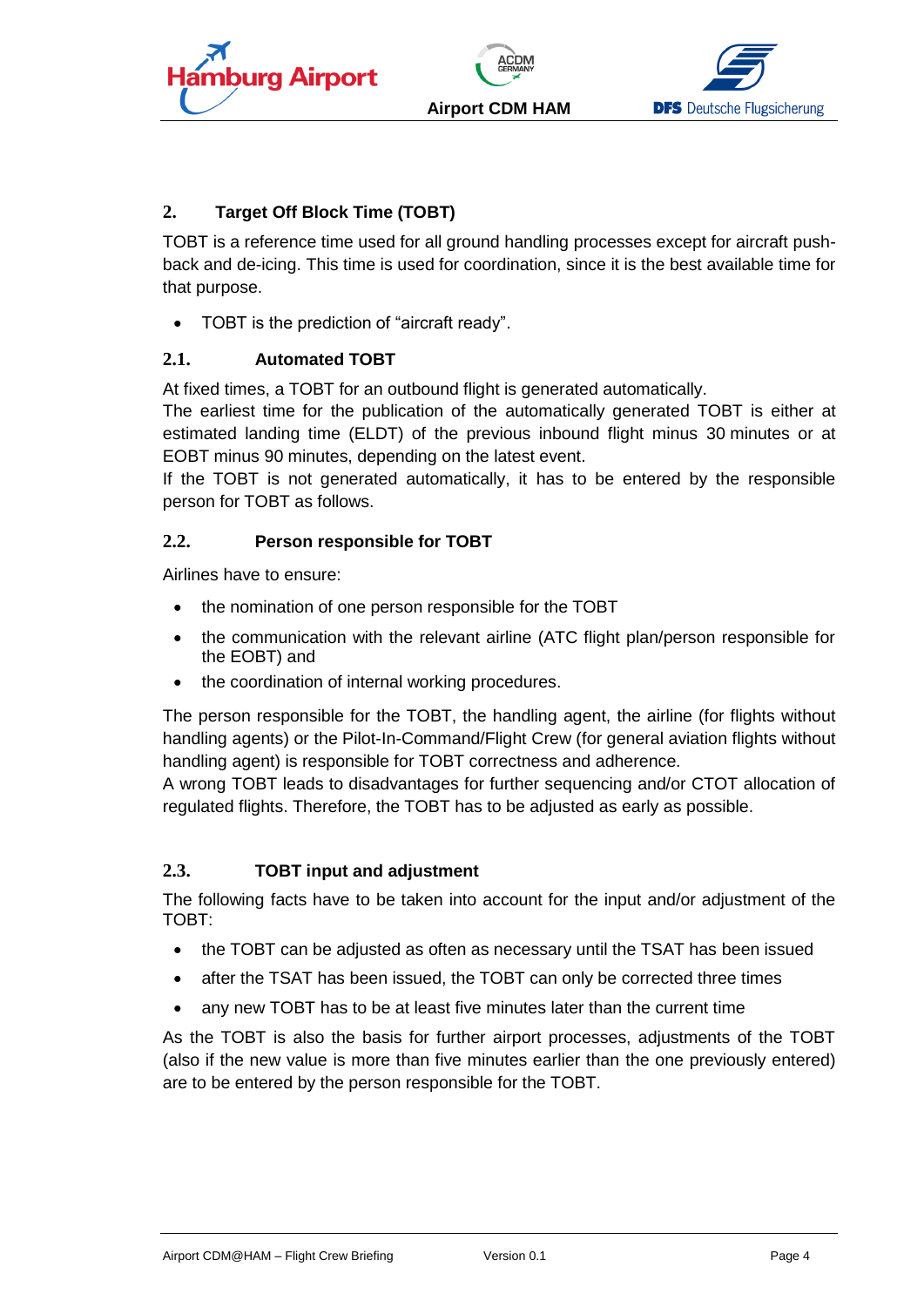





#### <span id="page-4-0"></span>**2.4. TOBT- deletion**

The TOBT has to be deleted in the following cases:

- the TOBT is unknown (e.g. technical problems with the aircraft)
- the permitted number of TOBT inputs (three times) after the generation of the TSAT has been exceeded.

If the TOBT is deleted, the TSAT is automatically deleted as well. If a new TOBT is known and the process shall continue, the person responsible for the TOBT has to enter a new TOBT.

#### <span id="page-4-1"></span>**2.5. TOBT reporting channels**

The TOBT is reported and/or adjusted in one of the following ways:

- Via the person responsible for the TOBT
- Via the person responsible for the TOBT at the GAT
- Exceptionally via Tower (Hamburg GROUND)

#### <span id="page-4-2"></span>**3. Target Start-Up Approval Time**

The TSAT is the target time for start-up approval according to the A-CDM procedure. The pre-departure sequence is based on the flights with a calculated TSAT. The TSAT is published 40 minutes prior to the entered TOBT. The TSAT is transmitted via the same communication channels as the TOBT. As a rule, TSAT and any changes to the TSAT are transmitted to the person responsible for the TOBT who then forwards them to the flight crew/pilots. When the Datalink procedure (DCL) is used for clearances, TSAT will additionally be transmitted directly into the cockpit.

#### <span id="page-4-3"></span>**3.1. TOBT and TSAT handling in extreme situations**

If the TOBT and TSAT show a difference of more than 90 minutes, the ground handling process has to be completed before TOBT. This does not apply to passenger boarding. Passenger boarding has to be completed at the latest by TSAT minus 60 minutes.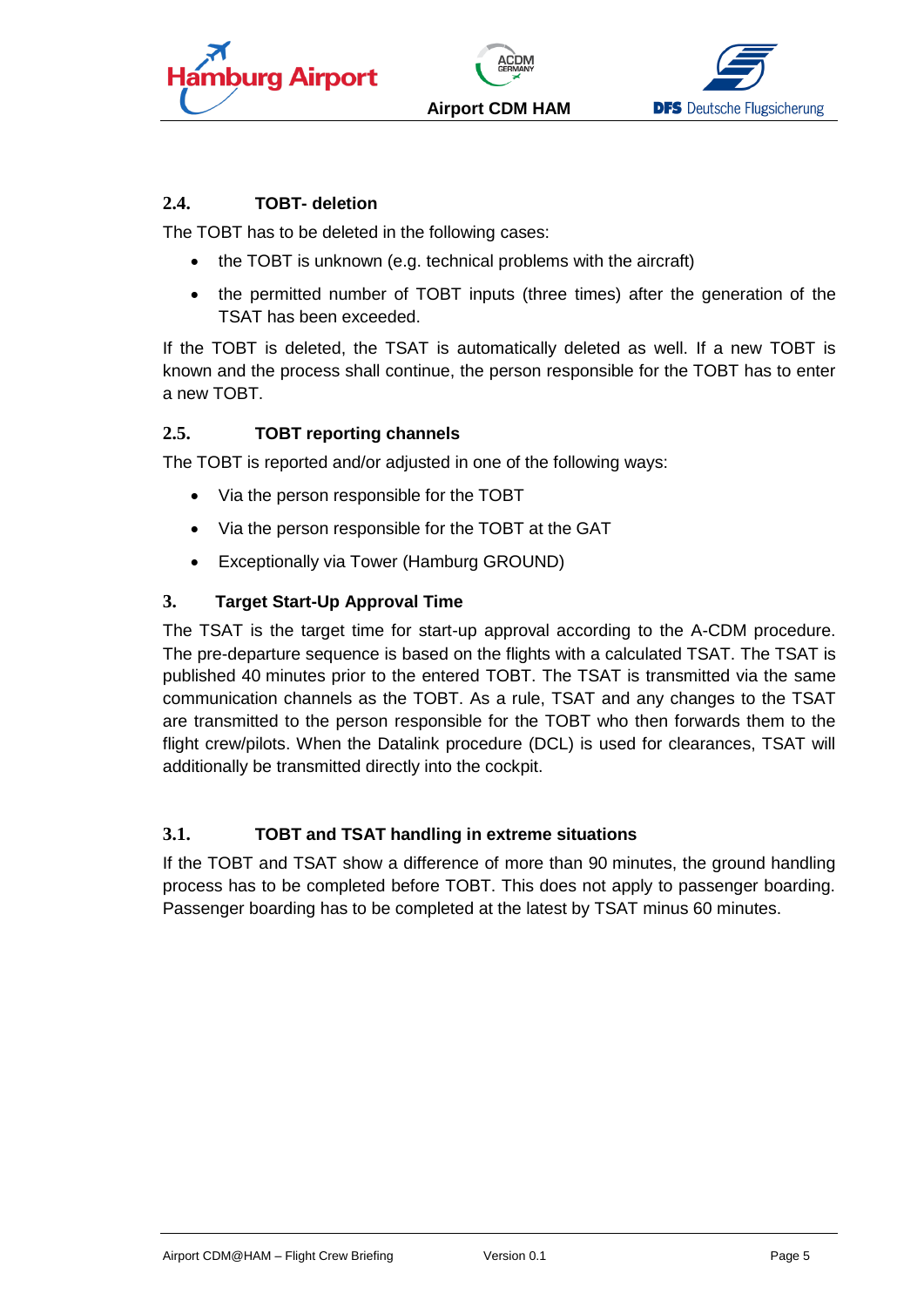





#### <span id="page-5-0"></span>**4. Start-Up and Push-Back**

Start-up (ASAT) and push-back (AOBT) clearances are issued taking into account the TOBT and TSAT. The following rules shall apply:

- The aircraft has to be ready for start-up and/or remote de-icing at TOBT.
- In principle the timeframe for start-up approval and en-route clearance is TSAT  $\pm$ five minutes
	- o The pilot should request start-up approval and en-route clearance **at**  TSAT + five minutes.
	- $\circ$  Hamburg GROUND issues the start-up approval and en-route clearance depending on TSAT and the current traffic situation.
- The push-back (nose-in positions) / taxi clearance has to be requested not later than five minutes after the start-up approval has been issued.
- In case of delays Hamburg GROUND has to be informed. Otherwise the TOBT will be deleted and will have to be re-entered.

#### <span id="page-5-1"></span>**4.1. Datalink Clearance - DCL**

The published procedures and the time parameters published in the AIP AD 2 EDDH continue to apply to datalink departure clearances (DCL).

The TSAT is transmitted via CLD (departure clearance uplink message – issue of the start-up approval and en-route clearance by Hamburg GROUND).

#### **"Start Up approved TSAT <hh:mm>"**

The push-back/taxi clearance has to be requested at TSAT  $\pm$  5 minutes.

Example: DCL with Start up approval and En route ap approval and En route | DCL only with En route clearance QU QXSXMXS .MUCDFYA 110454 CLD AN D-AHFX/MA 767A - /MUCDFYA.DC1/CLD 0454 070311 EDDM PDC 001 HLF111 CLRD TO LPFR OFF 26L VIA AMPEG1S SQUAWK 3553 ADT MDI NEXT FREQ 121.775 AT IS D **STARTUP APPROVED TSAT 05:00** QU QXSXMXS .MUCDFYA 110818 CLD AN D-ACPQ/MA 891A - /MUCDFYA.DC1/CLD 0818 070311 EDDM PDC 001 DLH06M CLRD TO LFBO OFF 08R VIA AMPEG1E SQUAWK 3545 ADT MDI NEXT FREQ 121.725 AT IS J **STANDBY ON 121.725 FOR STARTUP TSAT 08:30**

#### <span id="page-5-2"></span>**4.2. Changes within the sequence**

After the TSAT has been calculated, the sequence of flights can be changed within the area of responsibility of the person responsible for the TOBT. If flights have a CTOT, it must be assured that these flights can still adhere to their respective slots after the sequence change.